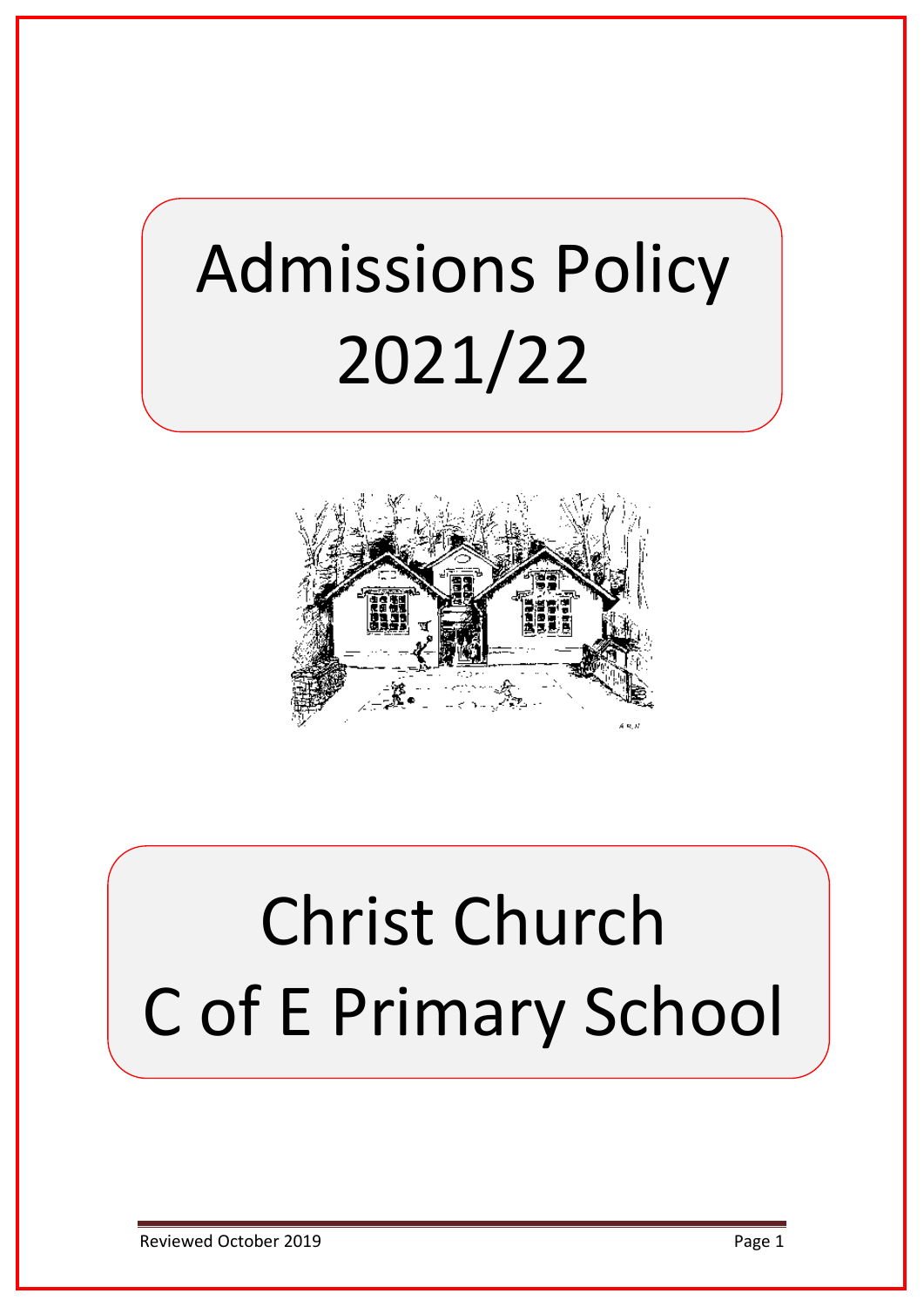The indicated admission for this school is 8.

Reception infants are normally admitted to school during the September of the school year in which the fifth birthday is reached. In considering admissions the following criteria are taken into account in this priority order.

The Governors are the admissions authority of this Voluntary Aided Church of England School, but are part of a co-ordinated admissions process whereby the Local Authority undertake the co-ordination of the allocation of places on behalf of the Governors.

In the event of over subscription pupils will be admitted by reference to the following criteria in order of priority:

1. A child in care (1) or a child who was previously in care but immediately after being in care became subject to an adoption (2), child arrangements order (residency order) (3) or special guardianship order (4).

2. Children who have a sibling attending the school and who will continue to do so when the younger child is admitted.

*(We use the LA definition of a sibling, "a brother or sister, half-brother or sister, adopted brother or sister, step brother or sister, or the child of the parent's/carer's partner, as well as children brought together as a family by a same sex civil partnership. In every case, the child must be living in the same family unit at the same address, at the time of application.")*

3. Children of families living in the ecclesiastical or secular parish of Chalford whose parents have active connections \*\* with Church of England, Methodist, Baptist or other Christian churches. Maps of the parishes are available for inspection in school.

4. Children of families living in the ecclesiastical or secular parish of Chalford. Maps of the Parishes are available for inspection in school.

5. Children of families living outside the ecclesiastical or secular parishes of Chalford whose parents have active connections \*\* with Church of England, Methodist, Baptist or Roman Catholic Christian churches.

6. Any remaining places (or in the event of over subscription in the above criteria) will be allocated by closest proximity to the school measured in a straight line.\*\*\* Where any particular category at points 1-5 is oversubscribed, criterion 6 (strongest geographical claim based on straight line distance) will be used to determine which child will be offered a place."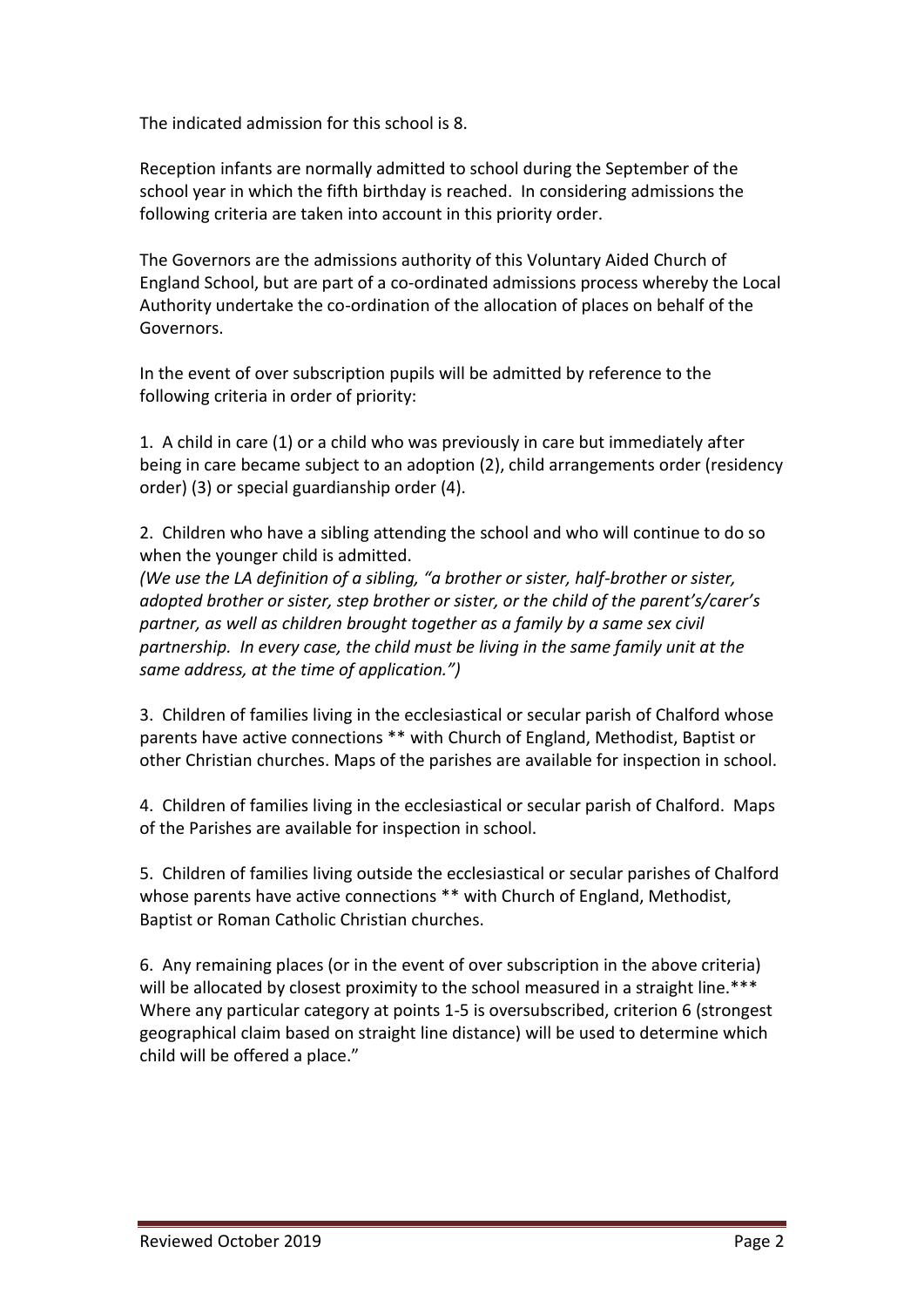In the event of a tie between two or more children when applying criterion 6 (strongest geographical claim based on straight line distance) where there are not enough places available to offer all children a place at the school, a process of random allocation will be followed by the Governing Body, supervised by someone independent of the school.

(1) A child in care is a child who is (a) in the care of a local authority, or (b) being provided with accommodation by a local authority in the exercise of their social services functions (see the definition in Section 22(1) of the Children Act 1989) at the time of making an application to a school. In Gloucestershire, such children are referred to as Children in Care.

(2) This includes children who were adopted under the Adoption Act 1976 (see section 12 adoption orders) and children who were adopted under the Adoption and Childrens Act 2002 (see section 46 adoption orders).

(3) Under the provisions of S.12 of the Children and Families Act 2014, which amend section 8 of the Children Act 1989, residence orders have now been replaced by child arrangements orders.

(4) See Section 14A of the Children Act 1989 which defines a 'special guardianship order' as an order appointing one or more individuals to be a child's special guardian (or special guardians).

\*\* Active connections means being a regular worshipping member of the church. 'Regular worship' is defined as attending the principal act of worship at least once a month on average during the two years prior to consideration of the application. Parents/carers will be asked to complete the attached Church Reference form.

\*\*\*Children with the strongest geographical claim, measured in a straight line from the ordnance survey address point of the child's home address (including flats) to the ordnance survey address point of the school, using the Local Authority's computerised measuring system, with those living closer to the school receiving the highest priority.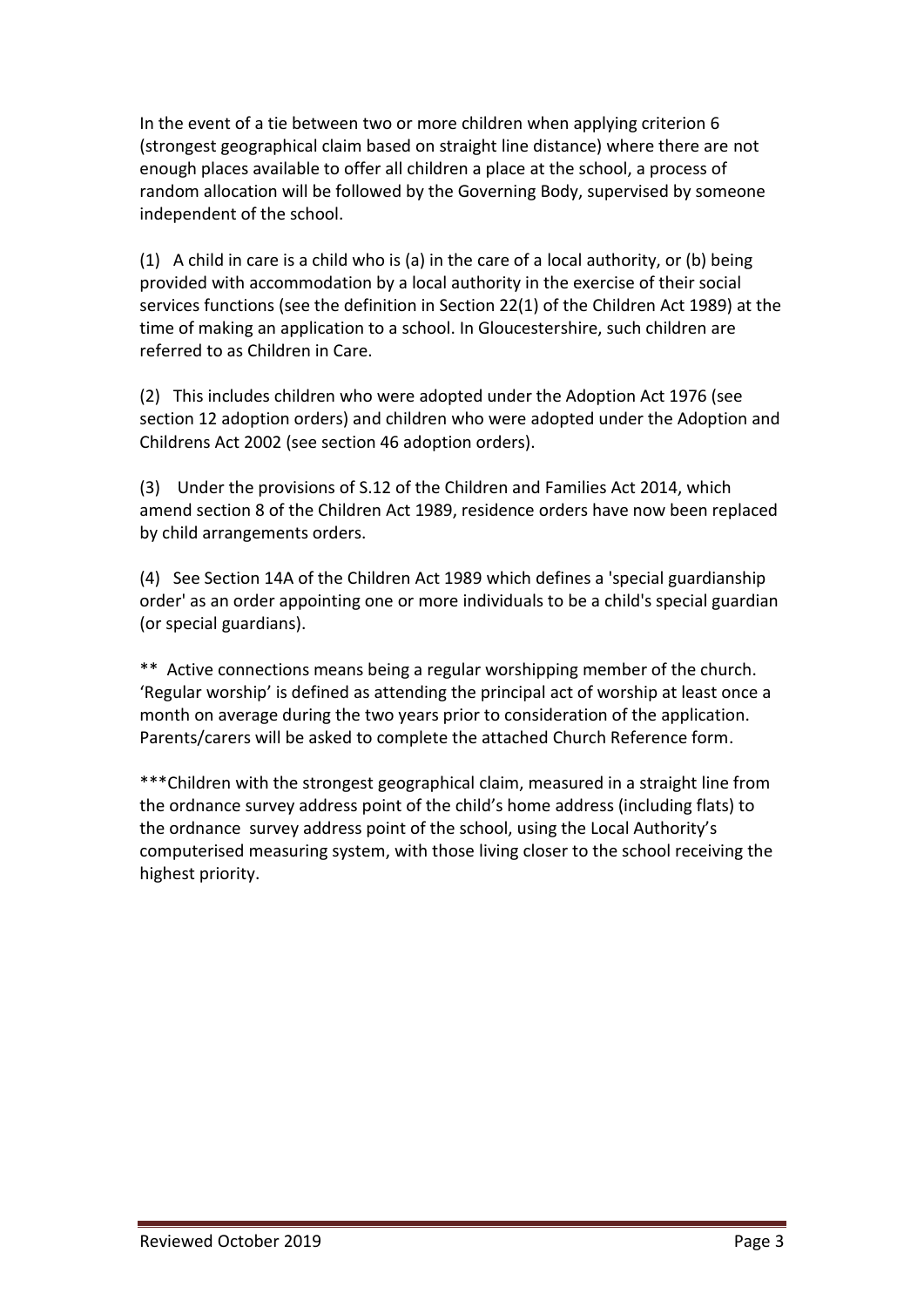# **Admission of Summer Born Children for Reception Entry for Christ Church C. of E. Primary School, Chalford**

The Governing Body of Christ Church C. of E. Primary School acknowledges the updated advice from the Department of Education that, parents/carers of "summer born" children (born between 1 April and 31 August) may request to start the Reception Class of a school a whole academic year later. The Governing Body will make a decision on behalf of Christ Church C. of E. Primary School. We follow the Local Authority process which states that parents can only apply for a Reception place at a school once and must apply for a place during the standard application process timeline for their chronological year group, stating their reasons for requesting deferred entry to the following year. The Governing Body will decide whether the deferred entry can be approved for the school.

## **Normal Admission Round**

The term 'normal admissions round' refers to all applications for admission to the main year of entry of the school i.e. Reception for Infant and Primary Schools. Applications made during the normal admissions round will be made in advance of the academic year in which the child is due to start at the new school. Children are entitled to a full-time place, however, may attend part-time until later in the school year but not beyond the point at which they reach compulsory school age.

## **Appeals**

In the event of a child being refused a place, there is a right to appeal to an independent appeal panel. Please contact the school for an appeal application. As appeals can be requested at any time, we would appreciate it if appeals relating to the main entry year of the school for September 2021 (i.e. Reception) can be made by  $30^{th}$  April 2021.

## *SEN*

The school will admit a child with a statement of Special Educational Needs (SEN) or Educational Health Care plan (ECH) that names the school, even if the school is full.

## *Waiting Lists*

Where any school is oversubscribed during the normal admission round for entry to the school (i.e. where all children requesting a place at a particular school have not been allocated one) the waiting list will be held until the end of the academic year.

All waiting lists will be prioritised according to the school's oversubscription criteria, regardless of the date the application was made, and should any places become available at the school they will be offered to the child at the top of the waiting list.

*The school has signed up to the In-Year Fair Access Protocols held by the Local Authority. Should a vulnerable child within these Protocols require a place at the school, they will take precedent over any child on the waiting list.*